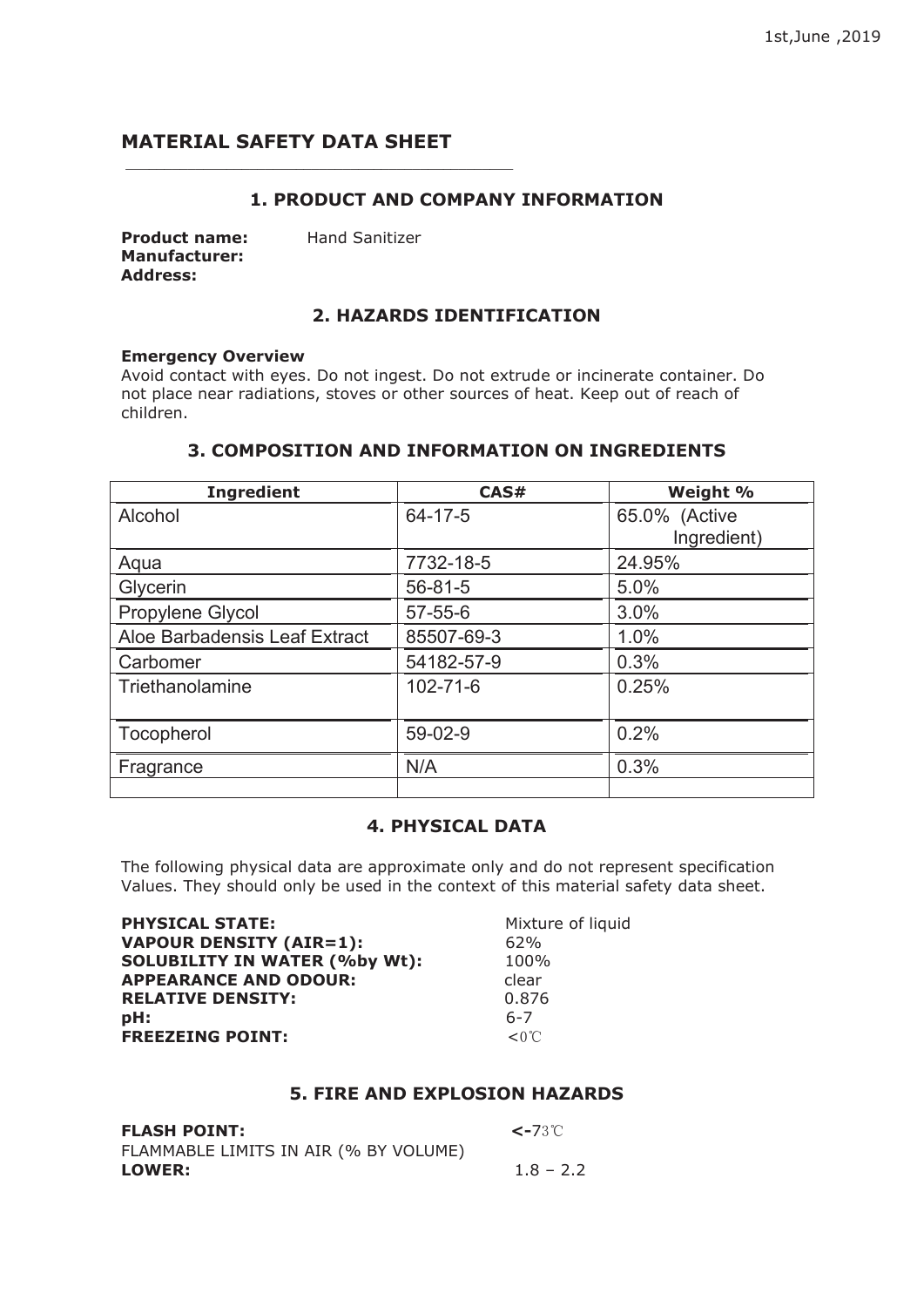**UPPER:** 8.4 – 9.5

AUTO IGNITION TEMPERATURE: N/A ℃ EXTINGUISHING MEDIA X DRY CHEMICAL, CO2, FOAM

OTHER

SPECIAL FIRE FIGHTING PROCEDURES:

 $X$  Water from fogging nozzles may be used to cool closed containers To prevent pressure build up if exposed to extreme temperatures. **Other** 

UNUSUAL FIRE AND EXPLOSION HAZARDS:

- $X$  Containers may explode if exposed to temperatures > 50℃
- $X$  Sensitive to shock
- X Sensitive to static discharge

FLAMMABILITY OF AN AEROSOL IS DETERMINED BY FLAME PROJECTION. THE FLAME PROJECTION OF THIS PRODUCT IS CLASSIFIED AS:

| ZERO cm   | (NON-FLAMMABLE) |
|-----------|-----------------|
| $15 \sim$ | (CMITTONI)      |

| $\times$ | $0 - 15$ cm  | (CAUTION) |
|----------|--------------|-----------|
|          | $15 - 45$ cm | (WARNING) |

OVER 45 cm (DANGER)

HAZARDOUS COMBUSTION PRODUCTS:

Possible phosgene over 500 ℃

 $X$  Hydrocarbon fumes and smoke, co where combustion is incomplete.

**Other** 

## **6. REACTIVITY DATA**

**STABLF** 

| STABILITY:                                 | X STABLE<br><b>UNSTABLE</b> |
|--------------------------------------------|-----------------------------|
| HAZARDOUS POLYMERIZATION: X WILL NOT OCCUR | MAY OCCUR                   |
| HAZARDOUS POLYMERIZATION: X STABLE         |                             |

**Personal Precaution:** Avoid directly contact with eyes. **Environmental Precaution**: Keep away from drains, surface and ground water and soil.

# **7. HANDLING AND STORAGE**

#### **Handling:**

Avoid contact with eyes. Keep away from open flames and hot surfaces. Do not puncture or incinerate.

## **Storage:**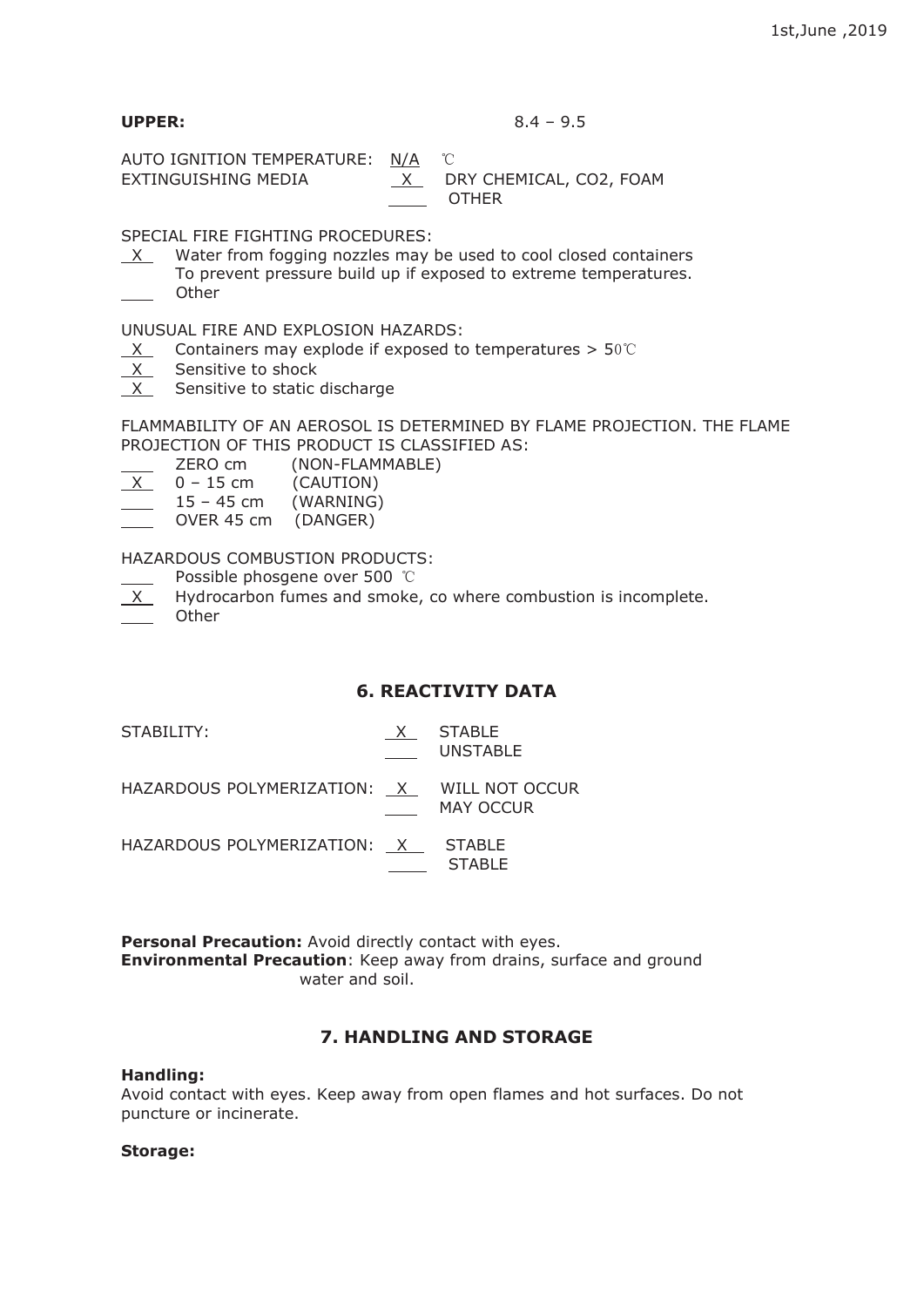Store in a cool, dry secure area inaccessible to small children and pets. Do not pierce or burn, even after use. KEEP OUT OF REACH OFCHILDREN.

## **8. EXPOSURE CONTROLS/PERSONAL PROTECION**

#### **Engineering measures to reduce exposure:**

General room ventilation is adequate. No special ventilation requirements.

#### **Personal Protective Equipment**

| <b>Eye protection:</b>   | Do not rub eyes with contaminated hand.               |  |
|--------------------------|-------------------------------------------------------|--|
| <b>Hygiene measures:</b> | spray small amount in your palm and briskly rub hands |  |
|                          | together until dry.                                   |  |

## **9. PHISICAL AND CHEMIAL PROPERTIES**

**Appearance:** Liquid **Boiling point/range:** N/A **Melting point/range:** N/A **Specific gravity:** 0.90(Water=1) **Vapor density:** N/A **Autoignition temperature:** N/A **Solubility in other solvents:** N/A **Viscosity:** N/A

## **10. STABILITY AND REACTIVITY**

**Stability**: Stable. **Reactivity:** Avoid contact with strong acid, alkali or oxidizing agents. **Polymerization:** Will not occur. **Condition to avoid**: High heat or open flame.

## **11. TOXICOLOGICAL INFORMATION**

**Component Information:** See Section 3 **Chronic toxicity:** None known

**Specific effects**

**Carcinogenic effects:** None known **Mutagenic effects:** None known<br> **Reproductive toxicity:** None known **Reproductive toxicity: Target organ effects:** None known

## **12. ECOLOGICAL INFORMATION**

No ecological studies have been carried out on this product.